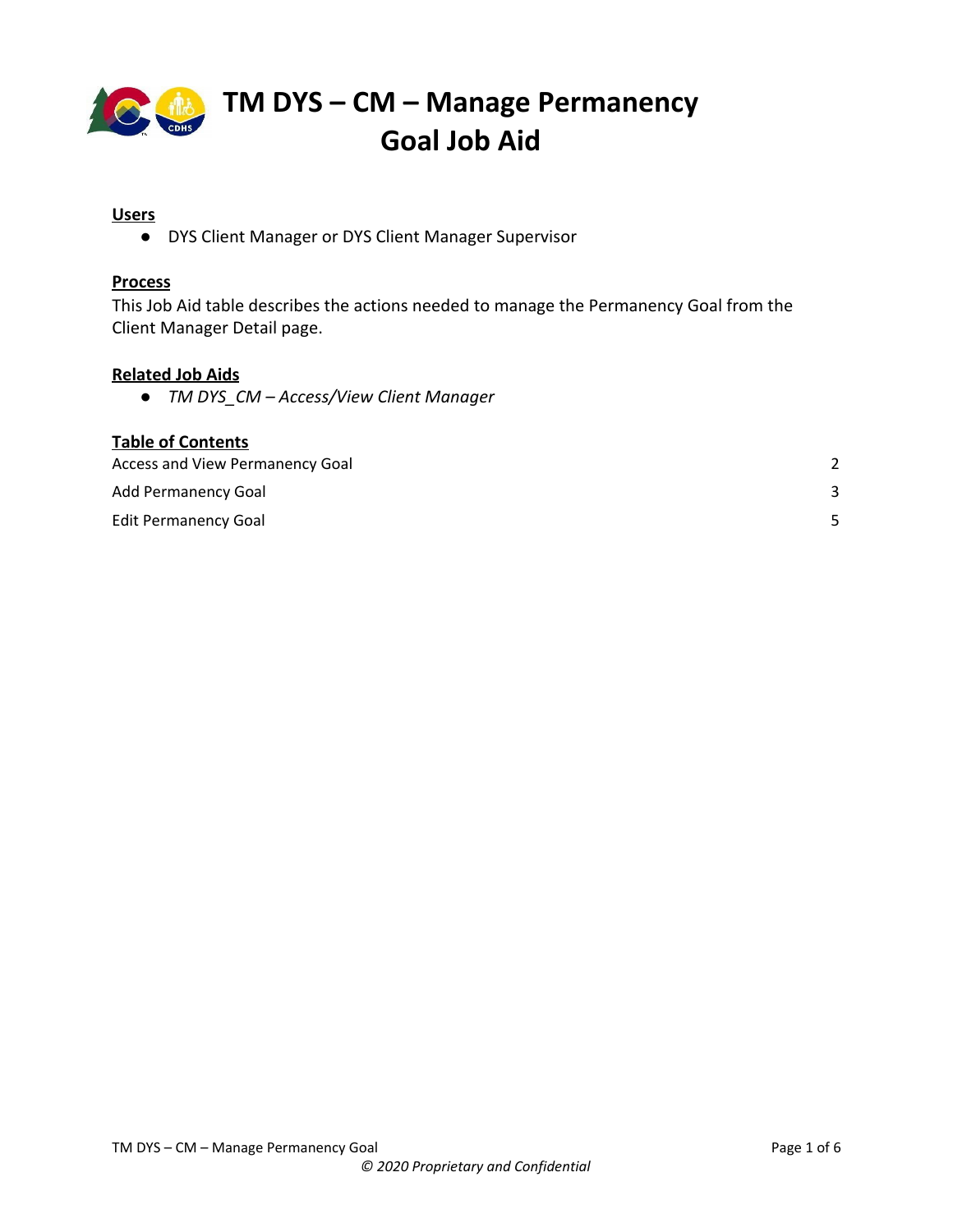

### <span id="page-1-0"></span>**Access and View Permanency Goal**

● The default sort is by Target Date with the most recent on top.

| Steps/Output                                      | <b>Screenshot</b>                                                                                                                                                                                                                                                                                                                                                                                                                                                                                                                                                                                                                                                                      |
|---------------------------------------------------|----------------------------------------------------------------------------------------------------------------------------------------------------------------------------------------------------------------------------------------------------------------------------------------------------------------------------------------------------------------------------------------------------------------------------------------------------------------------------------------------------------------------------------------------------------------------------------------------------------------------------------------------------------------------------------------|
| In the Left Navigation Panel:                     | <b>CYFMT</b><br>A CONS COLORADO<br>., P<br>B<br><b>Department of Human Services</b><br>$\cos \theta$<br>$\boldsymbol{\Omega}$<br>Welcome, Cgi Qa Test5 (Logo                                                                                                                                                                                                                                                                                                                                                                                                                                                                                                                           |
| 1. Click Permanency Goal.                         | Workspace - Client Search<br>DYS Client Manager 1853915, 1766129<br>$\times$<br><b>Back to Workspace</b><br>= Show Menu<br>Permanency Goal<br>$Actions$ $\bullet$ $-$<br>Youth Info<br>Collaberals<br>Permanency Goal T Alternative Permanency Goal T Date Set T Target Date T Updated By T Updated Date T<br>Case Notes<br>Return Home<br>6/11/2019<br>8/1/2020<br>Karen Chinatti<br>7/31/2019<br>Permanency Goa                                                                                                                                                                                                                                                                      |
| This navigates to the Permanency<br>Goal section. | 1170020<br>Removals<br>15 of 22<br>$Actions$ $\ast$ -<br>Document Tracking<br>Debts/Expense<br>Medical Providers<br>Review Date <b>v</b> T<br>Sex Offender Info<br>3/10/2020<br>Security Level<br>3/10/2020<br>Length Of Stay<br>CJRA PreScreening<br>7/8/2019<br>Assessment Instruments<br>12/8/2017<br>Trafficking<br>Drug and Alcohol Screening<br>Placement                                                                                                                                                                                                                                                                                                                        |
|                                                   | Removals @<br>Actions v –<br>Service Authorization<br>Other Placements<br>Team Members<br>Removal Manner 7<br>Start Date Y<br>End Date $\P$<br>Span<24hr ▼<br>Reviews/Meetings<br>6/11/2019<br>COURT<br>No<br>Projected Transition<br>11/20/2017<br>11/13/2018<br>COURT<br>No<br>EDU Notify<br>Notice of Services Action<br>Parole Hearings<br>Parole Status<br><b>Document Tracking</b><br>$Actions$ =<br>Parole Level of Supervision<br>Commitment Discharge<br>Document Type <b>T</b><br>Location of Document <b>T</b><br>Request Source <b>T</b><br>Date Requested <b>Y</b><br>Assignment and Transfer<br>History<br>No information available<br>Non-Resident Youth<br>Information |
|                                                   | Debts/Expense<br>Actions v -<br>Court Case Number Y<br>Original Amount<br>Currently Owed \<br>Debt Type $\tau$ Date $\tau$<br>Save<br>No information available                                                                                                                                                                                                                                                                                                                                                                                                                                                                                                                         |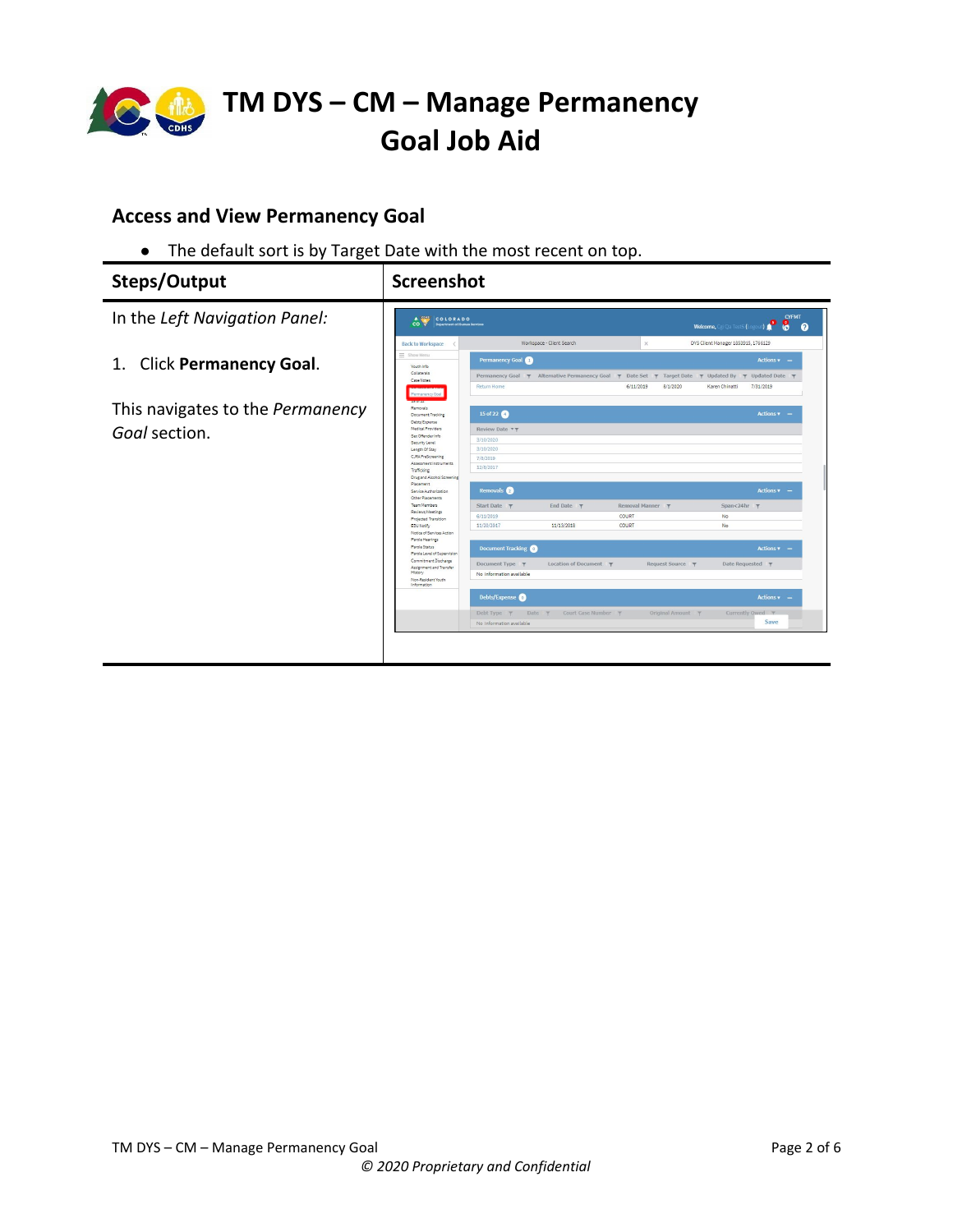

## <span id="page-2-0"></span>**Add Permanency Goal**

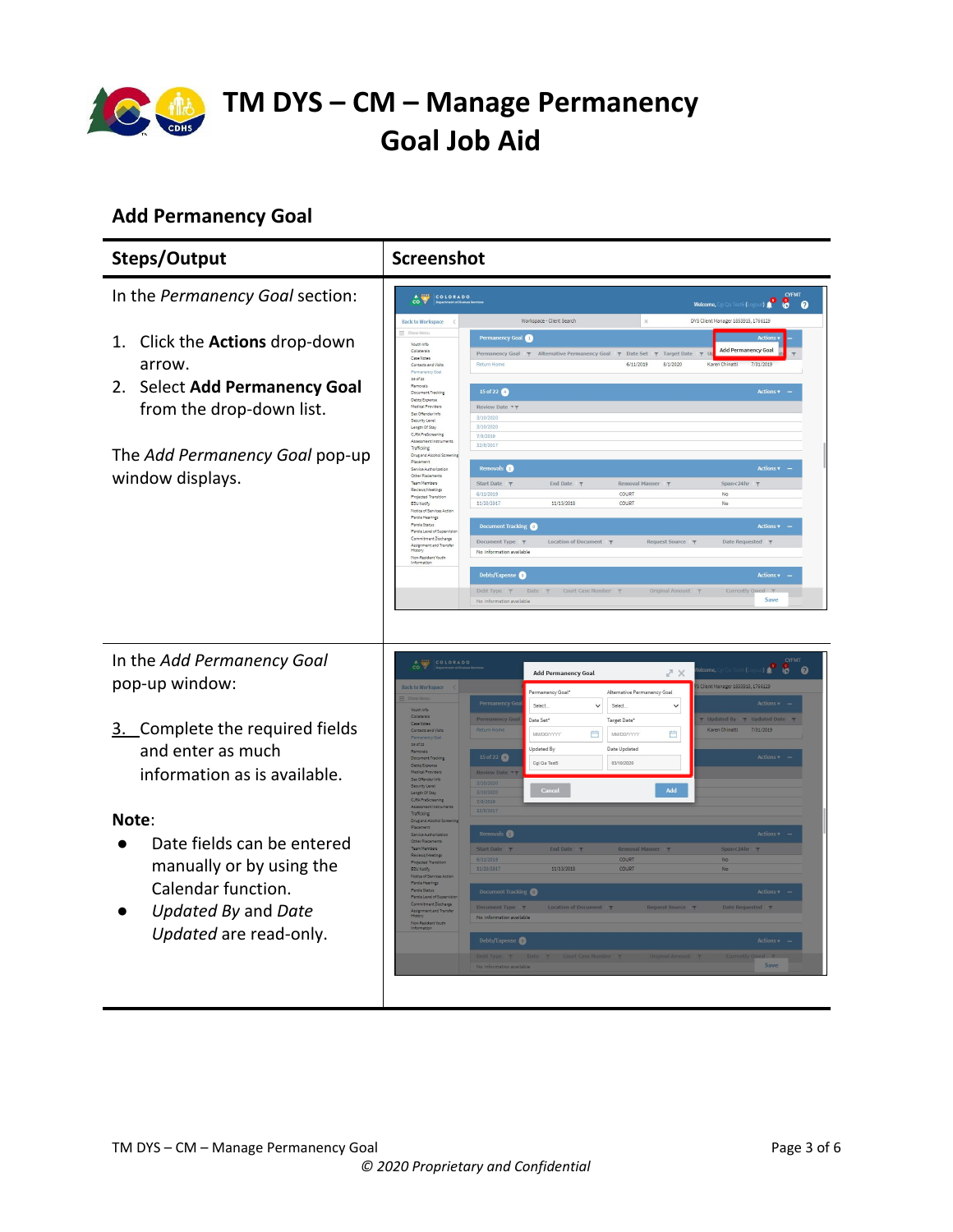

| 4. Click Add to save the          | $\frac{4}{100}$ $\frac{60}{100}$ $\frac{1}{100}$ $\frac{1}{100}$ $\frac{1}{100}$                                                                                      |                                                | <b>Add Permanency Goal</b>                      | $X^{\mathbb{Z}}$                                            | CYFMT<br>.                                                                                         |
|-----------------------------------|-----------------------------------------------------------------------------------------------------------------------------------------------------------------------|------------------------------------------------|-------------------------------------------------|-------------------------------------------------------------|----------------------------------------------------------------------------------------------------|
| Permanency Goal or Cancel to      | <b>Back to Workspace</b>                                                                                                                                              |                                                |                                                 |                                                             | Client Manager 1853915, 1766129                                                                    |
|                                   |                                                                                                                                                                       | Permanency Go                                  | Permanency Goal*<br>Remain Home<br>$\checkmark$ | Alternative Permanency Goal<br>Perm Plmt w/Relative-Adopt V | Actions v                                                                                          |
| close without saving.             | Youth Info<br>Colleterals                                                                                                                                             | <b>Permanency Goa</b>                          | Date Set*                                       | Target Date*                                                | Vpdated By T Updated Date T                                                                        |
|                                   | Case Notes<br>Contacts and Malts                                                                                                                                      | <b>Return Home</b>                             | 曲<br>03/13/2020                                 | 白<br>04/06/2020                                             | Karen Chinatti<br>7/31/2019                                                                        |
|                                   | 15 of 22<br>Removals                                                                                                                                                  |                                                | Updated By                                      | Date Updated                                                |                                                                                                    |
|                                   | <b>Document Tracking</b><br>Debts/Expense                                                                                                                             | 15 of 22                                       | Cgi Qa Test5                                    | 03/10/2020                                                  | Actions v                                                                                          |
|                                   | Medical Providers<br>Sex Offender Info                                                                                                                                | Review Date <b>**</b>                          |                                                 |                                                             |                                                                                                    |
|                                   | Security Level<br>Length Of Stay                                                                                                                                      | 3/10/2020<br>3/10/2020                         | Cancel                                          | Add                                                         |                                                                                                    |
|                                   | CJRA PreScreening<br>Assessment Instri                                                                                                                                | 7/8/2019<br>12/8/2017                          |                                                 |                                                             |                                                                                                    |
|                                   | Trafficking<br><b>Drug and Alcohol S</b><br>Placement                                                                                                                 |                                                |                                                 |                                                             |                                                                                                    |
|                                   | Service Authorizati<br>Other Placements                                                                                                                               | Removals <sup>2</sup>                          |                                                 |                                                             | <b>Actions</b>                                                                                     |
|                                   | Team Members<br>Reviews/Meetings                                                                                                                                      | Start Date 7                                   | End Date 7                                      |                                                             | $Span < 24hr$ $\uparrow$                                                                           |
|                                   | Projected Transition<br>EDU Notify                                                                                                                                    | 6/11/2019<br>11/20/2017                        | 11/13/2018                                      | COURT<br>COURT                                              | No<br><b>No</b>                                                                                    |
|                                   | Notice of Services A<br>Parole Hearings                                                                                                                               |                                                |                                                 |                                                             |                                                                                                    |
|                                   | Parole Status<br>Parole Level of Supervi<br>Commitment Discharge                                                                                                      | Document Tracking                              |                                                 |                                                             | <b>Actions</b>                                                                                     |
|                                   | Assignment and Transfer<br>History                                                                                                                                    | Document Type Y<br>No information available    | ocation of Docu                                 |                                                             | Date Requested <b>T</b>                                                                            |
|                                   | Non-Resident Youth                                                                                                                                                    |                                                |                                                 |                                                             |                                                                                                    |
|                                   |                                                                                                                                                                       | Debts/Expense                                  |                                                 |                                                             | Actions v                                                                                          |
|                                   |                                                                                                                                                                       | Debt Type<br>No information available          |                                                 |                                                             | Save                                                                                               |
|                                   |                                                                                                                                                                       |                                                |                                                 |                                                             |                                                                                                    |
|                                   |                                                                                                                                                                       |                                                |                                                 |                                                             |                                                                                                    |
|                                   |                                                                                                                                                                       |                                                |                                                 |                                                             | <b>CYFMT</b>                                                                                       |
| This saves the update and returns | $\begin{array}{c c c c c} \hline \textbf{A} & \textbf{0} & \textbf{0} \\ \hline \textbf{CO} & \textbf{V} & \textbf{0} \\ \hline \textbf{CO} & \textbf{0} \end{array}$ |                                                |                                                 |                                                             | LO<br>$\bullet$ $\bullet$<br>Welcome, Cgi Qa Test5 (Li                                             |
| you to the DYS Client Manager     | <b>Back to Workspace</b><br>Show Menu                                                                                                                                 |                                                | Workspace - Client Search                       | $\times$                                                    | DYS Client Manager 1853915, 1766129                                                                |
| Detail Screen.                    | Youth Info                                                                                                                                                            | Permanency Goal                                |                                                 |                                                             | Actions $\bullet$ -                                                                                |
|                                   | Collaterals<br>Case Notes<br>Contacts and Visits                                                                                                                      |                                                |                                                 |                                                             | Permanency Goal T Alternative Permanency Goal T Date Set T Target Date T Updated By T Updated Date |
|                                   | Permanency Goal<br>15 of 22                                                                                                                                           |                                                | Perm Plmt w/Relative-Adopt                      | 3/13/2020<br>4/6/2020                                       | Cgi Qa Test5<br>3/10/2020                                                                          |
|                                   | Removals<br>Document Tracking                                                                                                                                         |                                                |                                                 |                                                             |                                                                                                    |
|                                   | Debts/Expense<br>Medical Providers                                                                                                                                    | 15 of 22                                       |                                                 |                                                             | <b>Actions</b>                                                                                     |
|                                   | Sex Offender Info<br>Security Level<br>Length Of Stay                                                                                                                 | Review Date <b>TY</b>                          |                                                 |                                                             |                                                                                                    |
|                                   | CJRA PreScreening                                                                                                                                                     | 3/10/2020<br>3/10/2020                         |                                                 |                                                             |                                                                                                    |
|                                   | Assessment Instrume<br>Trafficking<br>Drug and Alcohol Scree                                                                                                          | 7/8/2019<br>12/8/2017                          |                                                 |                                                             |                                                                                                    |
|                                   | Placement<br>Service Authorization                                                                                                                                    |                                                |                                                 |                                                             |                                                                                                    |
|                                   | Other Placements<br>Team Members                                                                                                                                      | Removals <sup>2</sup>                          |                                                 |                                                             | Actions $\sqrt{ }$ –                                                                               |
|                                   | Reviews/Meetings<br>Projected Transition<br><b>EDU Notify</b>                                                                                                         | Start Date<br>6/11/2019                        | End Date $\tau$                                 | Removal Manner<br>$\overline{\mathbf{r}}$<br>COURT          | Span < 24hr<br>No                                                                                  |
|                                   | Notice of Services Actio<br>Parole Hearings                                                                                                                           | 11/20/2017                                     | 11/13/2018                                      | COURT                                                       | No                                                                                                 |
|                                   | Parole Status<br>Parole Level of Supervisio                                                                                                                           |                                                |                                                 |                                                             |                                                                                                    |
|                                   | Commitment Discharge                                                                                                                                                  | Document Tracking                              |                                                 |                                                             | Actions <b>v</b> –                                                                                 |
|                                   | Assignment and Transfer<br>History<br>Non-Resident Youth<br>Information                                                                                               | Document Type $\P$<br>No information available | Location of Document \\                         | Request Source T                                            | Date Requested <b>Y</b>                                                                            |
|                                   |                                                                                                                                                                       |                                                |                                                 |                                                             |                                                                                                    |
|                                   |                                                                                                                                                                       | Debts/Expense                                  |                                                 |                                                             | <b>Actions v</b>                                                                                   |
|                                   |                                                                                                                                                                       | Debt Type $\top$                               | Date <b>T</b><br>Court Case Number 7            | Original Amount                                             | Save<br>Currently O                                                                                |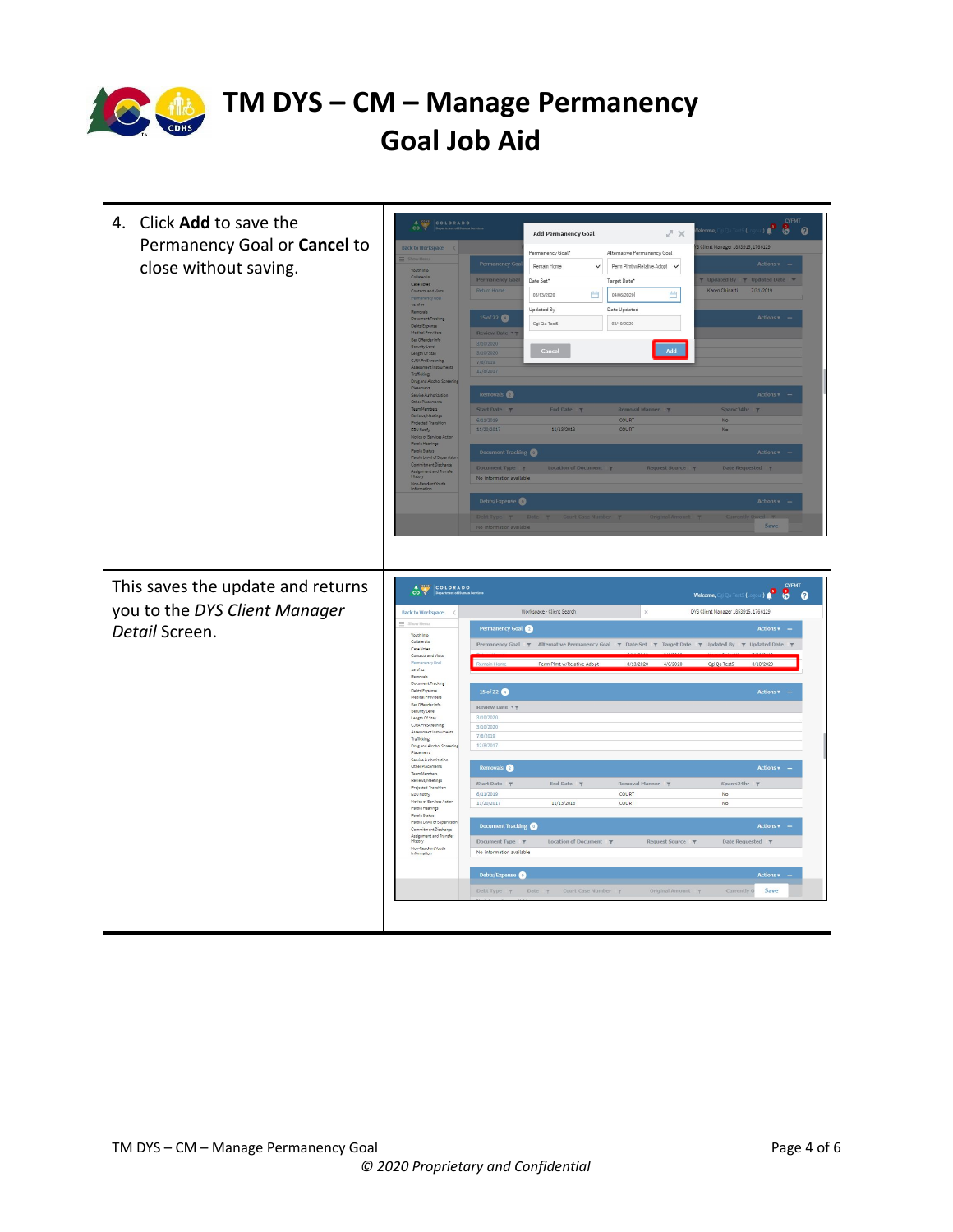

## <span id="page-4-0"></span>**Edit Permanency Goal**